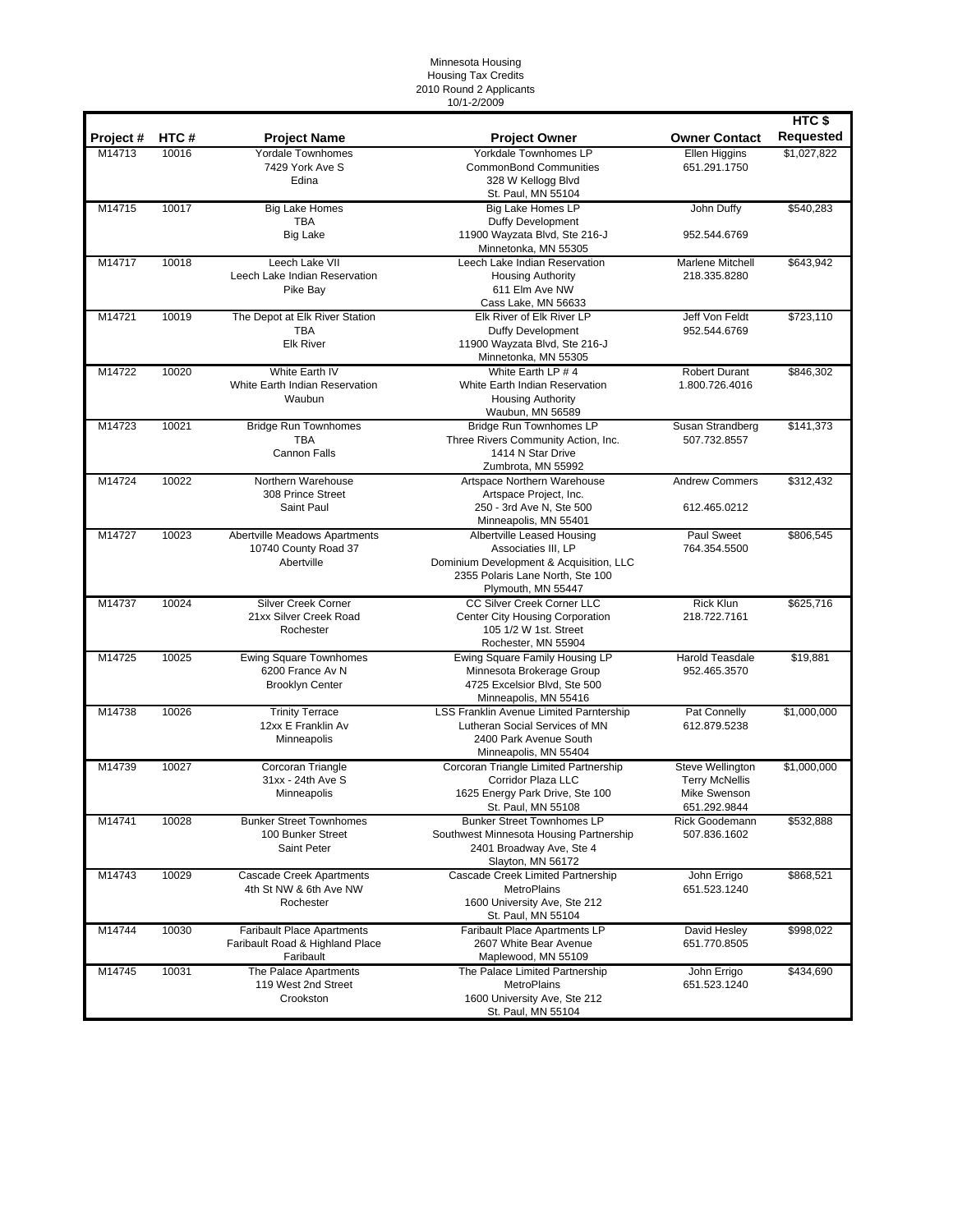## Minnesota Housing Housing Tax Credits

2010 Round 2 Applicants

|        |       |                                              | 10/1-2/2009                                                     |                                   |             |
|--------|-------|----------------------------------------------|-----------------------------------------------------------------|-----------------------------------|-------------|
| M14746 | 10032 | <b>Clifton Townhomes</b><br><b>TBA</b>       | New Clifton Limited Partnership<br>7133 Washington Avenue South | Peter Boosalis<br>952.943.1100    | \$433,553   |
|        |       | Shakopee                                     | Minneapolis, MN 55439                                           |                                   |             |
| M14749 | 10033 | Franklin Portland Gateway Phase IV           | Franklin Portland Gateway IV LP                                 | Alan Arthur                       | \$1,165,206 |
|        |       | TBA                                          | Aeon                                                            | 612.341.3148                      |             |
|        |       | Minneapolis                                  | 1625 Park Avenue South<br>Minneapolis, MN 55404                 |                                   |             |
| M14750 | 10034 | <b>Granite Villas Townhomes</b>              | Granite Villas of St. Cloud Limited Partnership                 | <b>Mike Podawiltz</b>             | \$571,974   |
|        |       | 24th Street South & 40th Avenue S            | Podawiltz Development                                           | 320.255.1719                      |             |
|        |       | Saint Cloud                                  | 3601 - 18th Street South                                        |                                   |             |
|        |       |                                              | St. Cloud, MN 56301                                             |                                   |             |
| M14752 | 10035 | PPL West 7th Housing<br>23xx West 7th Street | PPL West 7th LP                                                 | Barbara McCormick<br>612.455.5206 | \$1,102,229 |
|        |       | Saint Paul                                   | Project for Pride in Living, Inc.<br>1035 East Franklin Avenue  |                                   |             |
|        |       |                                              | Minneapolis, MN 55404                                           |                                   |             |
| M14753 | 10036 | Saint Phillip's Gardens                      | Twin Cities Housing Development Corporation                     | Ken Isaacson                      | \$897,291   |
|        |       | <b>TBA</b>                                   | 400 Selby Avenue, Ste C                                         | 651.292.0211 x 225                |             |
|        |       | Saint Paul                                   | St. Paul, MN 55102                                              |                                   |             |
| M14758 | 10038 | <b>Falcon Heights Townhomes</b>              | Falcon Heights Townhomes of Rochester LP                        | J. Michael Podawiltz              | \$821,334   |
|        |       | Red Hauk Court SE                            | Podawiltz Development                                           | 320.255.1719                      |             |
|        |       | Rochester                                    | 3601 - 18th Street South                                        |                                   |             |
|        |       |                                              | St. Cloud, MN 56301                                             |                                   |             |
| M14759 | 10039 | Haven Heights Apartments                     | Haven Heights Apartments of St. Cloud LP                        | <b>Bill Reinke</b>                | \$327,913   |
|        |       | 20th Avenue SE & 25th Street SE              | Central Minnesota Housing Partnership                           | 320.259.0393                      |             |
|        |       | Saint Cloud                                  | 810 West St. Germain Street                                     |                                   |             |
|        |       |                                              | St. Cloud, MN 56301                                             |                                   |             |
| M14760 | 10040 | Pine Haven Townhomes                         | Pine Haven Apartments of Bemidji LP                             | <b>Steve Kuepers</b>              | \$536,518   |
|        |       | 15 Street NW & Hwy 2                         | <b>CDS Development LLC</b>                                      | 218.859.0707                      |             |
|        |       | Bemidji                                      | 14643 Edgewood Drive                                            |                                   |             |
| M14762 | 10042 | Northgate Woods                              | Baxter, MN 56425<br>Northgate Woods II Limited Partnership      | Ken Isaacson                      | \$1,000,000 |
|        |       | 1530 - 123rd Lane NE                         | Twin Cities Housing Development Corporation                     | 651.292.0211x225                  |             |
|        |       | <b>Blaine</b>                                | 400 Selby Avenue, Ste C                                         |                                   |             |
|        |       |                                              | St. Paul, MN 55102                                              |                                   |             |
| M14764 | 10043 | <b>Redeemers Arms</b>                        | <b>CHDC Redeemers LP</b>                                        | <b>Richard Brustad</b>            | \$1,057,524 |
|        |       | 313 North Dale Street                        | Community Housing Development Corporation                       | 612.332.6264                      |             |
|        |       | St. Paul                                     | 614 N 1st Street, Ste 100                                       |                                   |             |
|        |       |                                              | Minneapolis, MN 55401                                           |                                   |             |
| M14765 | 10044 | Gateway Lofts                                | <b>Broadway Apartments Limited Partnership</b>                  | Herb Frey                         | \$685,663   |
|        |       | 2601 West Broadway                           | 2211 Clinton Avenue South                                       | 612.879.7633                      |             |
|        |       | Minneapolis                                  | Minneapolis, MN 55404                                           |                                   |             |
| M14770 | 10045 | <b>Zumbrota Towers</b>                       | New Zumbrota Limited Partnership                                | Peter Boosalis                    | \$342,304   |
|        |       | 93 East 4th Street                           | 7133 Washington Avenue South                                    | 952.943.1100                      |             |
|        |       | Zumbrota                                     | Minneapolis, MN 55439                                           |                                   |             |
| M14772 | 10046 | Sienna Green Phase II                        | Sienna Green II LP                                              | Alan Arthur                       | \$1,086,409 |
|        |       | 2275 Snelling Avenue North<br>Roseville      | Aeon<br>1625 Park Avenue South                                  | 612.341.3148                      |             |
|        |       |                                              | Minneapolis, MN 55404                                           |                                   |             |
| M14773 | 10047 | <b>Brementon Townhomes</b>                   | New Brementon Limited Partnership                               | Peter Boosalis                    | \$484,635   |
|        |       | <b>TBA</b>                                   | 7133 Washington Avenue South                                    | 952.943.1100                      |             |
|        |       | Austin                                       | Minneapolis, MN 55439                                           |                                   |             |
| M14774 | 10048 | <b>Central Towers</b>                        | New Central Towers Limited Partnership                          | Peter Boosalis                    | \$698,302   |
|        |       | 200 - 1st Avenue NW                          | 7133 Washington Avenue South                                    | 952.943.1100                      |             |
|        |       | Rochester                                    | Minneapolis, MN 5439                                            |                                   |             |
| M14778 | 10049 | Swede Hollow Flats                           | LSS Maria Street Apartments Limited Partnership                 | Pat Connelly                      | \$731,575   |
|        |       | 458 Maria Avenue                             | Lutheran Social Services of MN                                  | 612.879.5238                      |             |
|        |       | Saint Paul                                   | 2414 Park Avenue South                                          |                                   |             |
|        |       |                                              | Minneapolis, MN 55404                                           |                                   |             |